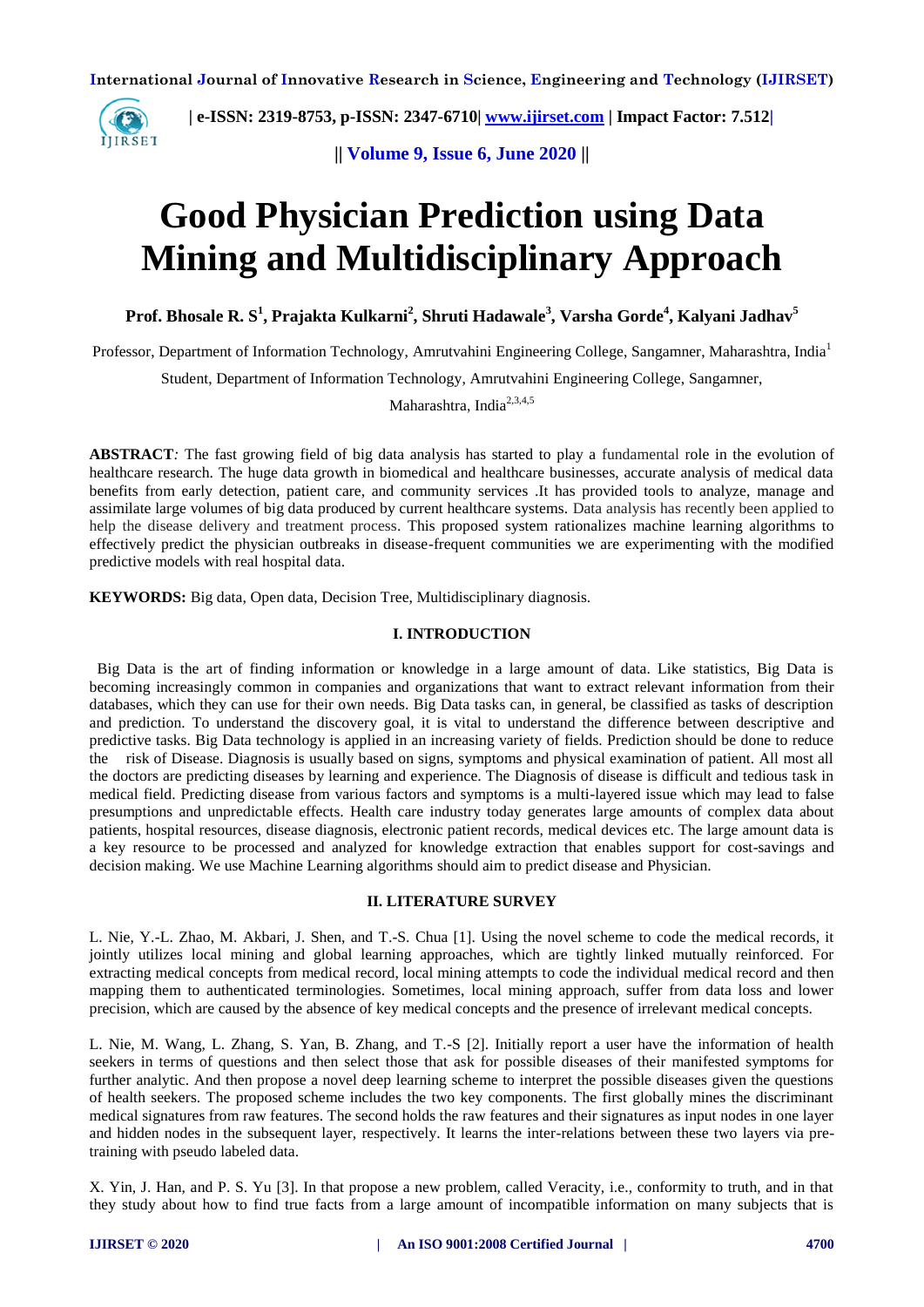

# **| e-ISSN: 2319-8753, p-ISSN: 2347-6710| [www.ijirset.com](http://www.ijirset.com/) | Impact Factor: 7.512|**

## **|| Volume 9, Issue 6, June 2020 ||**

provided by various websites. They design a general framework for the Veracity problem and invent an algorithm, called TRUTHFINDER, which utilizes the relationships between websites and their information, i.e., a website is trustworthy if it provides many pieces of true information, and a piece of information is likely to be true if it is provided by many trustworthy websites. An iterative method is used to infer the trustworthiness of websites and the correctness of information from each other.

X. L. Dong, L. Berti-Equille, and D. Srivastava [4]. A novel approach that considers dependence between data sources in truth discovery. Suddenly, if two data sources provide a large number of common values and many of these values are rarely provided by other sources (e.g., particular false values), it is very likely that one copies from the other. They apply Bayesian analysis to decide dependence between sources and design an algorithm that iteratively detects dependence and discovers truth from conflicting information.

J. Pasternack and D. Roth [5]. In that they find the different algorithm for the prior knowledge as framework. A framework expresses both general "common-sense" reasoning and specific facts already known to the user as firstorder logic and translating this into a tractable linear program. As our results show, this approach scales well to even large problems, both reducing error and allowing the system to determine truth respective to the user rather than the majority. Additionally, they introduce three new fact-finding algorithms capable of outperforming existing fact-finders in many of our experiments.

Q. Li, Y. Li, J. Gao, B. Zhao,W. Fan, and J. Han [6]. To resolves quarrel among multiple sources of heterogeneous data types. They model the difficulty using an optimization framework where truths and source reliability are defined as two sets of unknown variables. The objectives minimize the overall weighted deviation between the truth and the multisource observations where each source is weighted by its reliability. Different loss functions can be incorporated into this framework to recognize the characteristics of various data types, and efficient computation approaches are developed.

Y. Li, J. Gao, C. Meng, Q. Li, L. Su, B. Zhao, W. Fan, and J. Han [7]. Truth discovery approaches have different assumptions about input data, relations between sources and objects, identified truths, etc. Applications in some types of domains also have their unique characteristics that should be taken into account. These motivate the needs for diverse truth discovery techniques.

D.Wang, L. Kaplan, H. Le, and T. Abdelzaher [8]. In that they focus on binary measurements. Optimality, in the sense of maximum likelihood estimation, is attained by solving an expectation maximization problem that returns the best guess regarding the correctness of each measurement. The approach is shown to outperform the state of the art factfinding heuristics, as well as simple baselines such as majority voting.

X. Li, X. L. Dong, K. B. Lyons, W. Meng, and D. Srivastava, "Truth finding on the deep web: Is the problem solved?" year-2012[9]. In that the information about Truthfulness, Web data in two domains where they believed data are fairly clean and data quality is important to people's lives: Stock and Flight, the huge measure of conflicting information from the distinctive sources and also some sources with quite low accuracy. Apply two data sets state-of-the-art data fusion methods that aim at resolving conflicts and finding the truth, analyzed their strengths and limitations, and suggested promising research directions.

S. Mukherjee, G. Weikum, and C. Danisco-Niculescu-Mizil, "People on drugs: credibility of user statements in health communities," year- 2014 [10]. A method for automatically establishes the credibility of user-generated medical statements and the trustworthiness by exploiting linguistic cues and distant supervision from expert sources. To this end they introduce a probabilistic graphical model that jointly learns user trustworthiness, statement credibility, and language objectivity. This methodology to the task of extracting rare or unknown side-effects of medical drugs and this being one of the problems where large scale non-expert data has the potential to complement expert medical knowledge.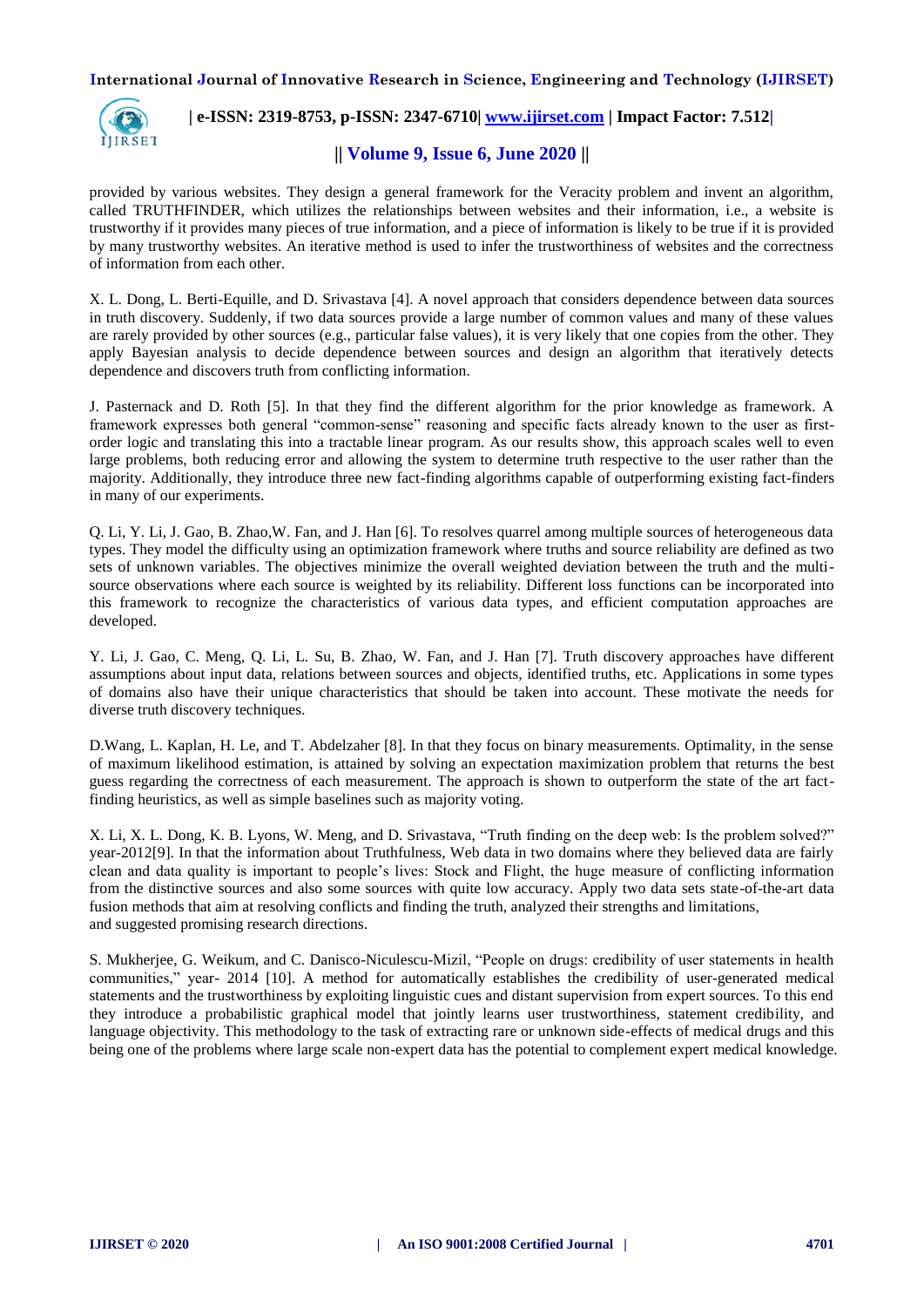

# **| e-ISSN: 2319-8753, p-ISSN: 2320-6710|** [www.ijirset.com](http://www.ijirset.com/) **| Impact Factor: 7.512| || Volume 9, Issue 6, June 2020 ||**

#### **III. BACKGROUND**

#### Data mining

Data mining is the art of finding information or knowledge in a large amount of data. Like statistics, data mining is becoming increasingly common in companies and organizations that want to extract relevant information from their databases, which they can use for their

own needs . Data mining tasks can, in general, be classified as tasks of description and prediction .To understand the discovery goal, it is vital to understand the difference between descriptive and predictive tasks.



Fig 1 : The problem of selecting Physician

**IV. PROPOSED SYSTEM**

Architecture



Fig 2 : Architecture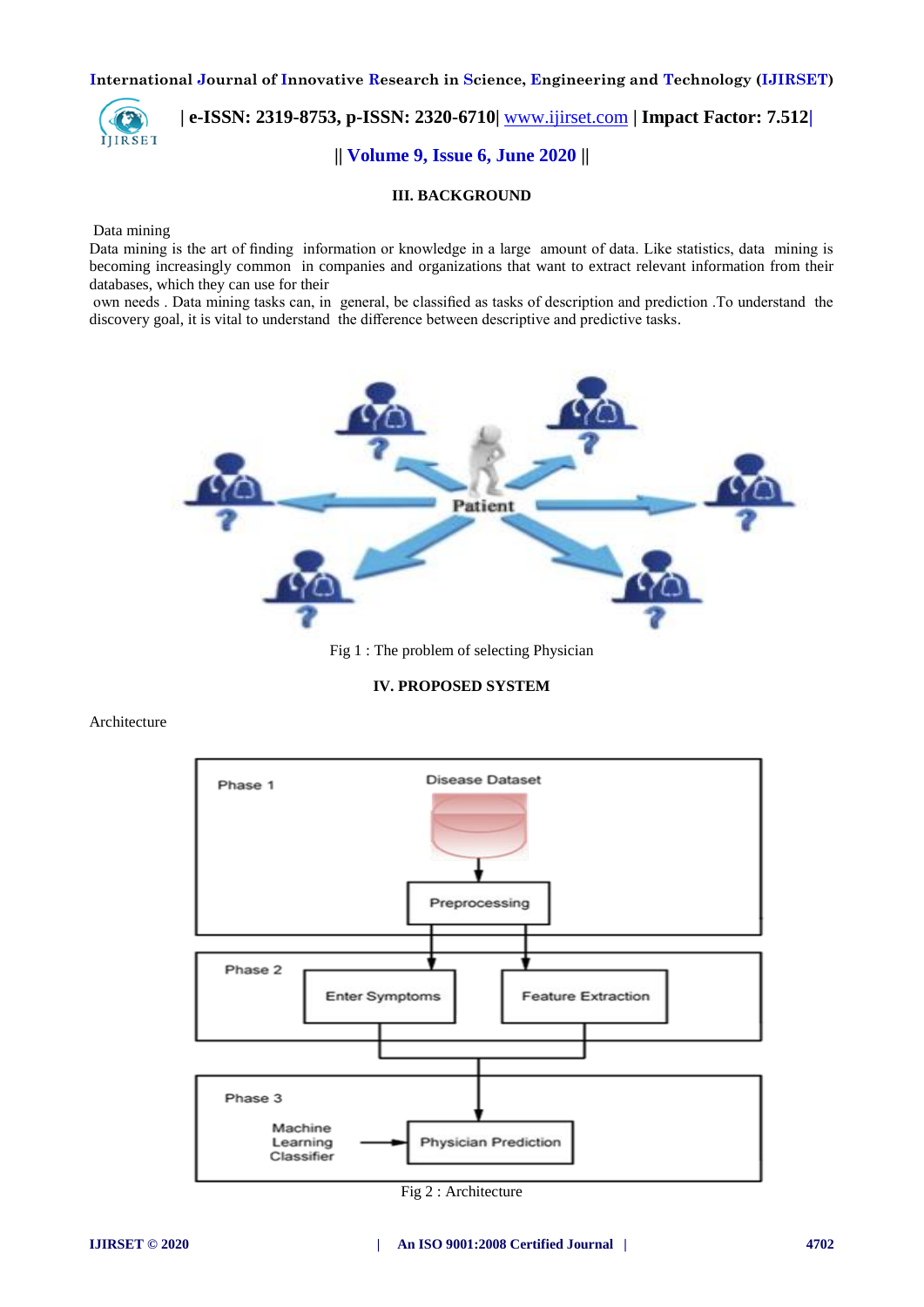

 **| e-ISSN: 2319-8753, p-ISSN: 2320-6710|** [www.ijirset.com](http://www.ijirset.com/) **| Impact Factor: 7.512|**

# **|| Volume 9, Issue 6, June 2020 ||**

Health care industry today generates large amounts of complex data about patients, hospital resources, disease diagnosis, electronic patient records, medical devices etc. The large amount data is a key resource to be processed and analyzed for knowledge extraction that enables support for decision making. We use machine learning algorithms should aim to predict good physician.

#### **A. Algorithm**

 **1. Naive Bayes**

#### **Steps:**

- 1. Given training dataset D which consists of documents belonging to different class say Class A and Class B
- 2. Calculate the prior probability of class A=number of objects of class A/total number of objects. Calculate the prior probability of class.
- 3. B=number of objects of class B/total number of objects
- 4. Find NI, the total no of frequency of each class

Na=the total no of frequency of class A

- Nb=the total no of frequency of class B
- 5. Find conditional probability of keyword occurrence given a class:

|  |  |  | P (value $1/Class A$ ) = count/ni (A)                                                                                                                                                                                                                                                                       |   |  |   |
|--|--|--|-------------------------------------------------------------------------------------------------------------------------------------------------------------------------------------------------------------------------------------------------------------------------------------------------------------|---|--|---|
|  |  |  | P (value $1/Class B$ ) = count/ni (B)                                                                                                                                                                                                                                                                       |   |  |   |
|  |  |  | P (value $2/Class A$ ) = count/ni (A)                                                                                                                                                                                                                                                                       |   |  |   |
|  |  |  | P (value $2/Class B$ ) = count/ni (B)                                                                                                                                                                                                                                                                       |   |  |   |
|  |  |  |                                                                                                                                                                                                                                                                                                             | . |  |   |
|  |  |  |                                                                                                                                                                                                                                                                                                             |   |  | . |
|  |  |  |                                                                                                                                                                                                                                                                                                             |   |  | . |
|  |  |  | $\mathbf{r}$ , $\mathbf{r}$ , $\mathbf{r}$ , $\mathbf{r}$ , $\mathbf{r}$ , $\mathbf{r}$ , $\mathbf{r}$ , $\mathbf{r}$ , $\mathbf{r}$ , $\mathbf{r}$ , $\mathbf{r}$ , $\mathbf{r}$ , $\mathbf{r}$ , $\mathbf{r}$ , $\mathbf{r}$ , $\mathbf{r}$ , $\mathbf{r}$ , $\mathbf{r}$ , $\mathbf{r}$ , $\mathbf{r}$ , |   |  |   |

P (value  $n$ /Class B) = count/ni (B)

- 6. Avoid zero frequency problems by applying uniform distribution
- 7. Classify Document C based on the probability p(C/W)
	- a. Find P  $(A/W) = P (A) * P$  (value 1/Class A)\* P (value 2/Class A)……. P(value n /Class A)
	- b. Find P (B/W) = P (B)\*P (value  $1/C$ lass B)\* P (value  $2/C$ lass B)……. P(value n /Class B)
- 8. Assign document to class that has higher probability.
- 4.2. Block diagram



Fig 3: Physician-Patient Relationship Model